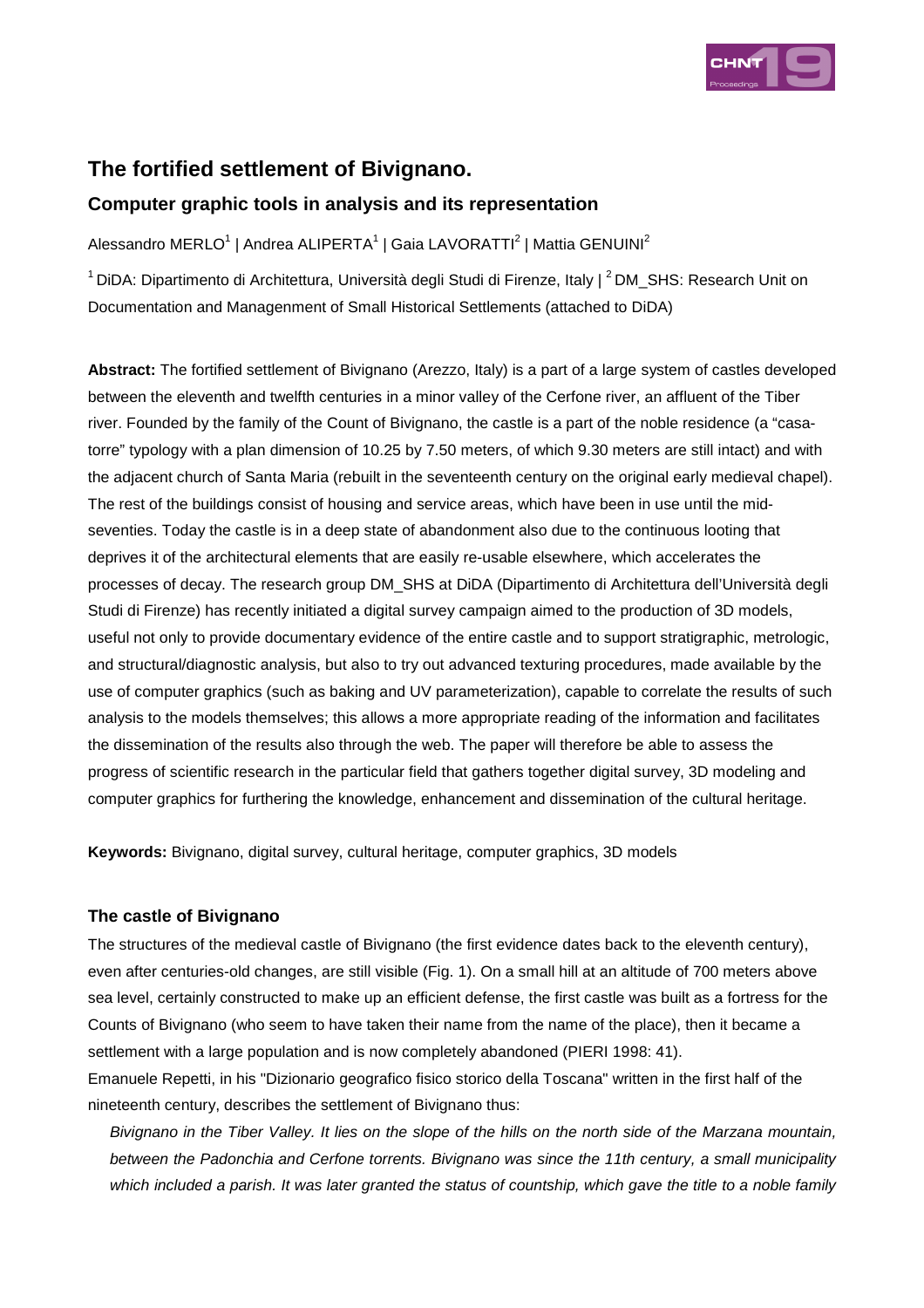

of Arezzo, who retained the patronage of the church of Bivignano until 1784, when this family donated it to serve as the Bishop's mess. Bivignano has a population of 350 inhabitants (REPETTI 1833: 330).

The fact of being distant from the principal economic and political centers of the region while being connected to these centers by a regional viability along the hillside, which, over the centuries, completely lost its function (today it communicates the few rural aggregates that still persist), explains why Bivignano remained inhabitted since the early middle-ages, allowing, as well as how its structures remained almost intact to this day.

(G. L.)



Fig. 1 – The castle of Bivignano is currently in a deep state of abandonment also due to the continuous looting that deprives it of the architectural elements, accelerating the processes of decay (M. Genuini)

#### **Territorial overview**

The Cerfone Valley is located between Tuscany and Umbria and its limits are modeled on the ancient limes that, in the sixteenth century, separated the Grand Duchy of Tuscany and the Papal States.

Its territory is part of the Upper Tiber Valley - the torrent from which it takes its name (Cerfone) flows into the homonymous river - which is the natural confluence between Romagna, Tuscany and the Marches (Fig. 2). The valley floor is characterized by the presence of an ancient Roman road that ran along the waterway linking Arezzo and Città di Castello. Its territory revolves around the city of Arezzo to which its centers remained always linked.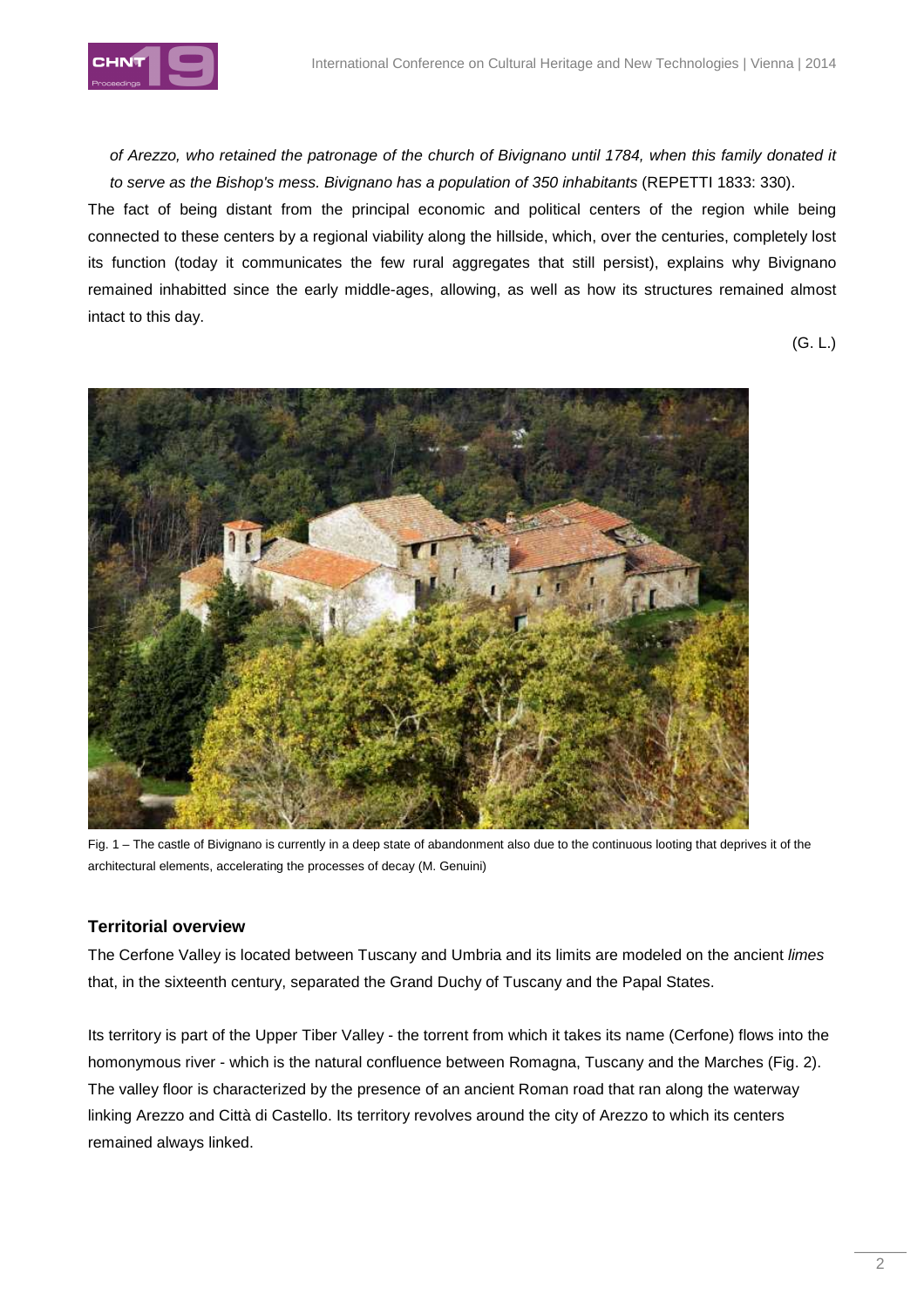



Fig. 2 – The castle of Bivignano is located on the terrace overlooking the valley of the Cerfone river (M. Genuini)



Fig. 3 – Documented fortifications in the Valley of the Cerfone river (S. De Fraja)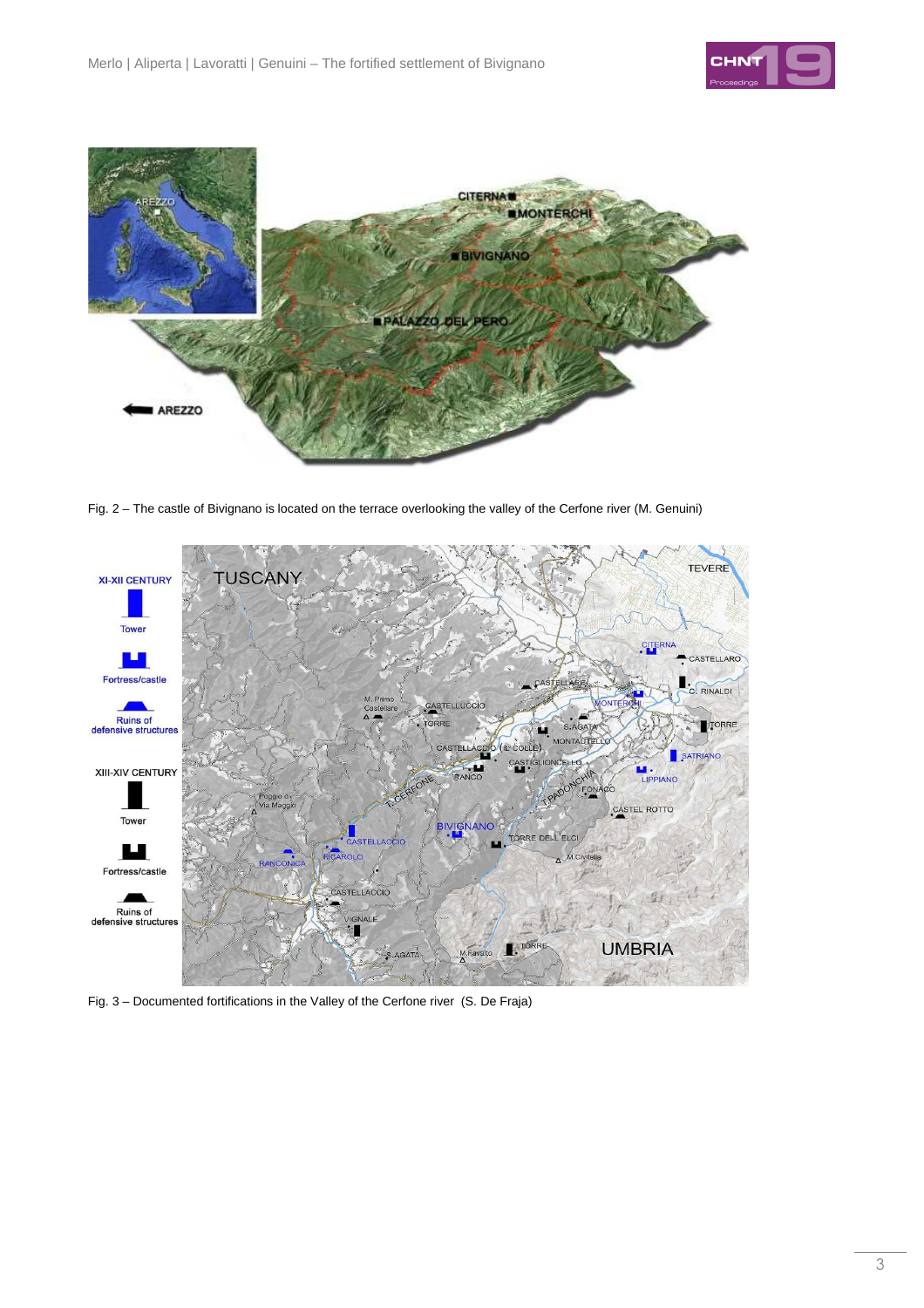

More than 30 fortifications are documented in the Valley, but only Ranco and Bivignano retain imposing ruins (Fig. 3). Three main parishes administered the territory of the Cerfone valley in the twelfth century: Sant'Antimo in Monterchi, Ranco in mid-valley and San Donnino in Palazzo del Pero. Many churches, abbeys and monasteries that still preserve their structures were attached to these parishes (BIANCHINI 2011). For a secondary valley with a limited extension, such as the Cerfone Valley, the presence of such a large number of castles may seem strange; on the contrary, this situation is very common in the lower valley of the Tiber. The cause of this density can be, in the first analysis, due to the fact that the settlements in the valley, although they reached a certain degree of autonomy, never formed into rural communities, but rather always remained feudal estates belonging to the major comital families of Arezzo (or of the neighboring power centers), such as the Lambardi, Tarlati, the Marquis of Monte Santa Maria Tiberina, the Aldobrandini, etcetera. The small villages, which therefore never achieved full autonomy, taken together constituted an effective control network which undoubtedly contributed to the fortune of their lordships. The oldest document relating to the Counts of Bivignano dates from 1145: a bull from Pope Eugene III records that the Pope himself intervened in a dispute over the ownership of the castle of Sasseto between the Bishop of Arezzo Jerome et nobilem virum Henricum de Bivignano (DE FRAJA 2011: 74). The area has been inhabited since Etruscan times, as is evident from the presence of numerous finds in the proximity of the cemetery (CHIERICI 2011: 39-42).

(M. G.)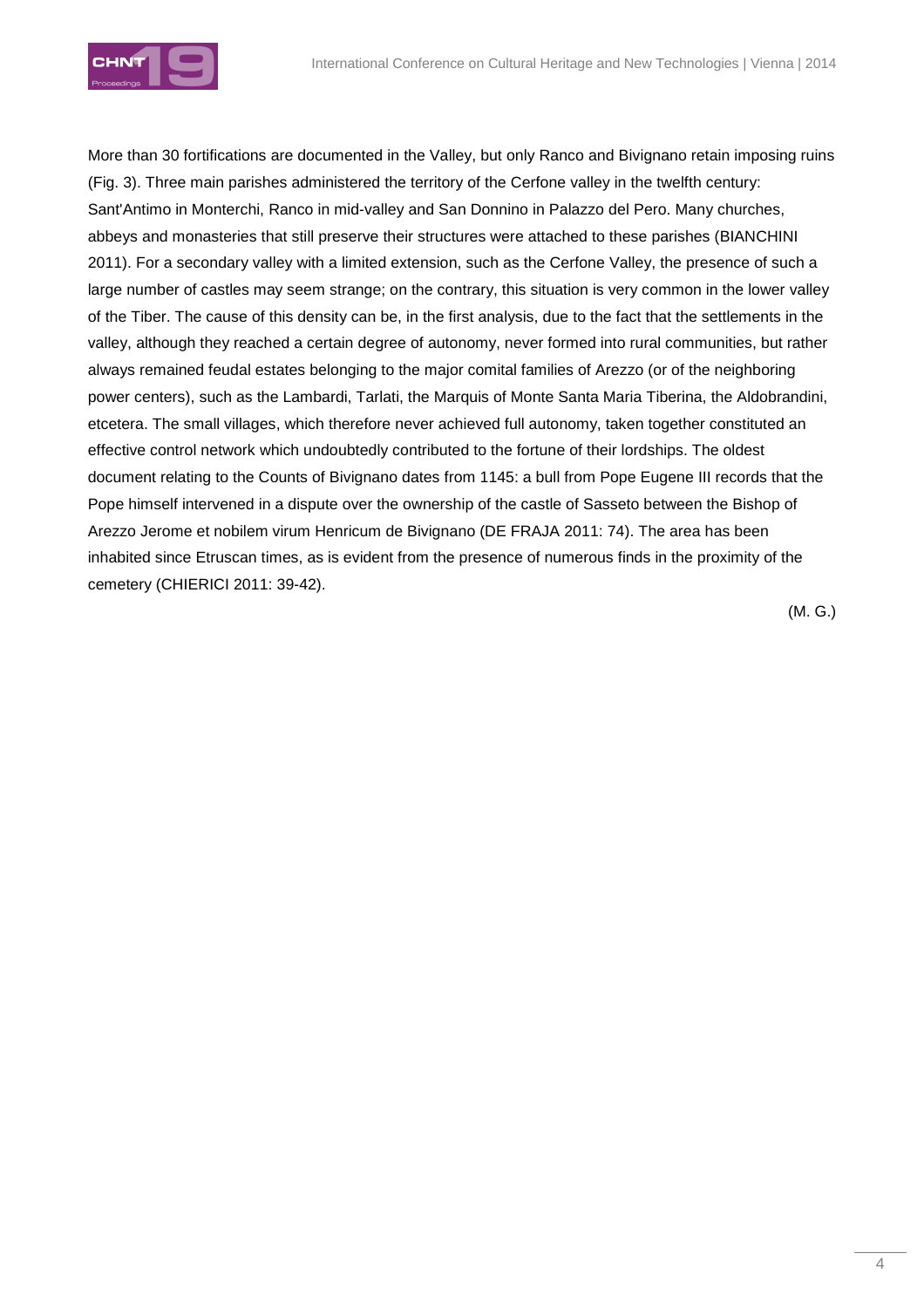



Fig. 4 – Integrated survey campaign

#### **Documentation procedures**

The Research Unit DM\_SHS (acronym for Documentation and Managements of Small Historical Settlements) aims to analyze the minor historical centers in order to propose to the local administrations conservation and valorization projects able to counteract the decay and depopulation processes to which the settlements are subject. To do this, the team of researchers composed of scholars and professors belonging to several Italian universities and with different disciplinary competencies, covering the main areas of study necessary to understand the identity of such places, engages, from time to time, in an archeologically analysis, the geological analysis of the sites, the morphological and structural analysis of the architectures,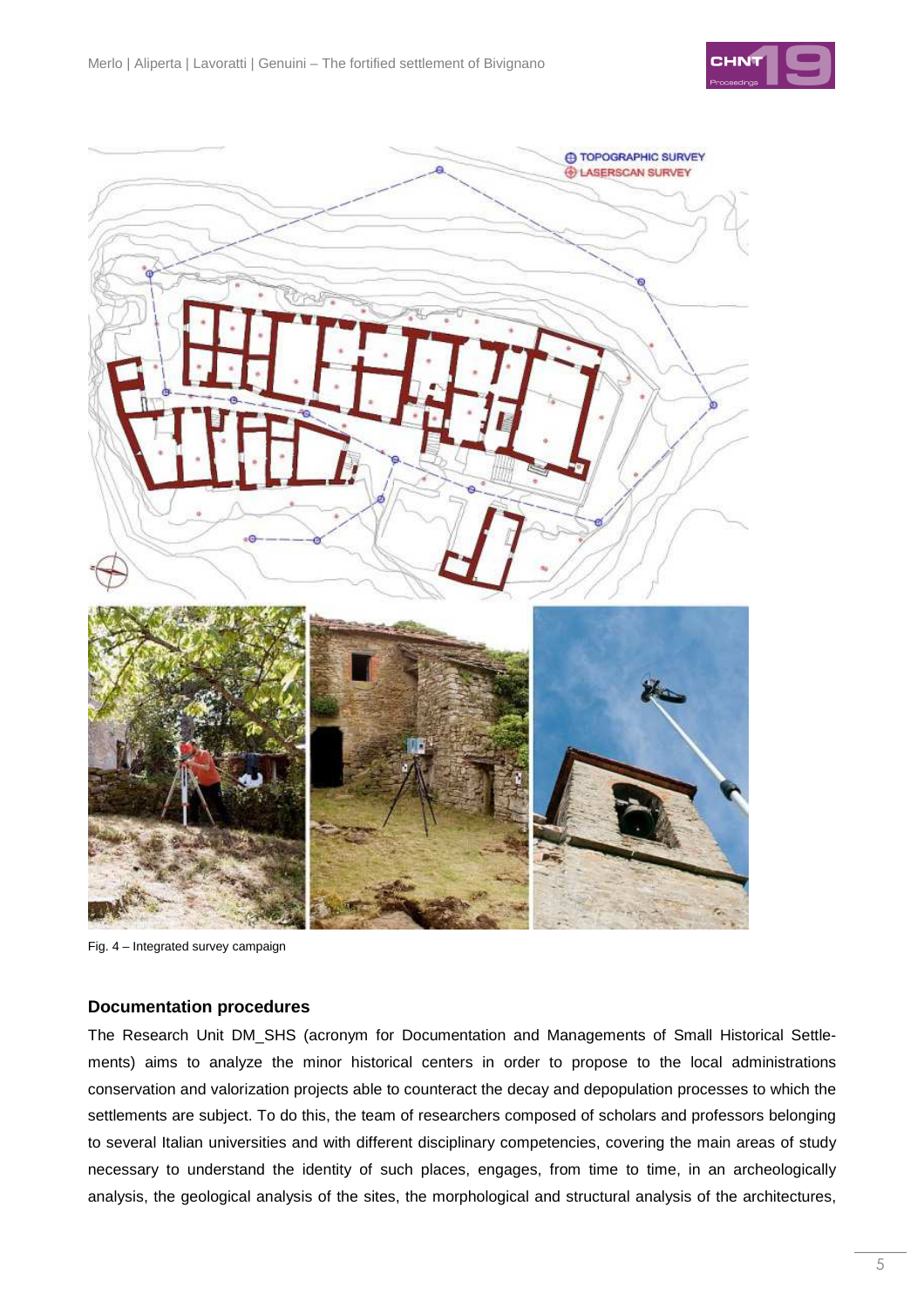

the study of published and unpublished documents that may allow the reconstruction of the phases of formation and transformation of the village, etcetera.

(A. M.)



Fig. 5 – Plan and fronts of the fortified settlement of Bivignano (M. Genuini)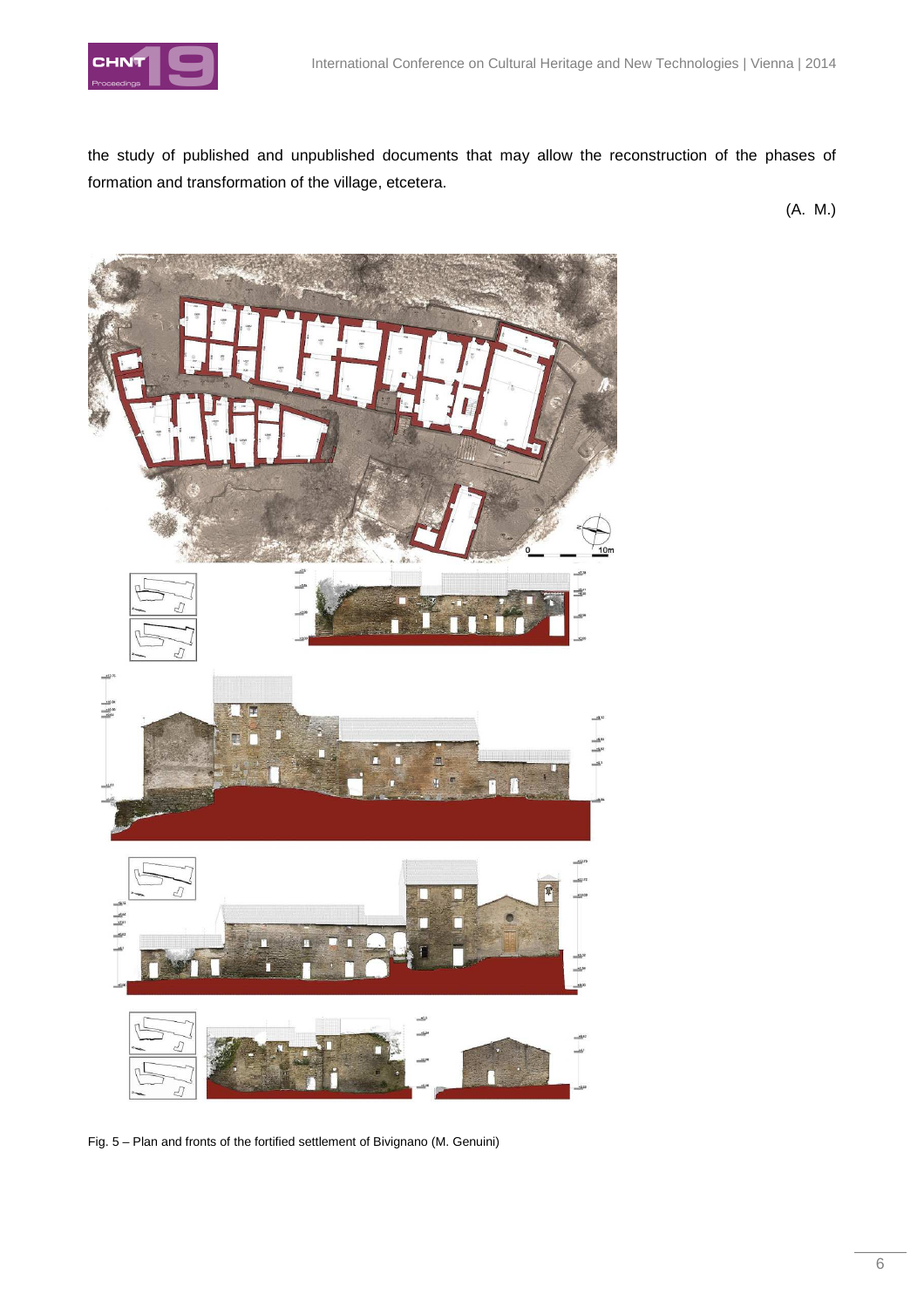

#### **Integrated survey**

The survey of the physical structure of the settlement and its surroundings characterizes the first phase of the investigation. It is now clear and accepted by the scientific community that a high-quality digital survey establishes an indispensable document, particularly in relation to the geometrical-dimension aspect of the construction, on which later analyses will stand (BIANCHINI 2014:15-24).

In the specific case of the settlement of Bivignano, the survey campaign, which lasted five days, saw a group of researchers use different documentation techniques mainly based on the use of active sensors (laser scanners) and passive sensors (digital photogrammetry), in addition to the traditional procedures of direct survey (Fig. 4). The data collected amounted to 73 dense point clouds that, when registered, provided a dense model of points equal to 6.619.904.853 billion of points (the weight of the archive .imp is 140 Gbytes). The topographical support has allowed taking a large number of control points, needed to align the clouds between them in addition to providing the overall size of each body of the building. The digital photogrammetry, made with a calibrated reflex camera, has allowed to deduce (from 2500 frames) a dense point cloud (congruent with that obtained by the laser scanner) and, especially, some high quality texture (in terms of pixels). The processing of the different integrated data made it possible to prepare the plants and the sections of the entire settlement, in addition to the photo-plans (Fig. 5).

(A. M.)

#### **Main buildings**

Among all the buildings of the settlement, the tower-palace and the church of Santa Maria are more interesting than the others. The turreted building, or palatial structure of the castle, dating from the 12th century, probably had a predominantly residential function (DE FRAJA 2011: 75). Of the primitive building, two dividing walls are still recognizable: the North wall and the East elevation. In the diagram the building measures 10,25 by 8,25 meters. On the northern elevation, which once overlooked the esplanade inside the fortified settlement, it was possible to find two entrances at high altitude; they were probably the ancient entrance to the tower, and the access to a walkway next to the tower. The eastern elevation retains a slit and two arched windows.

Over time, the tower has been modified and incorporated into the present rectory; a series of collapses and its later abandonment left half the tower roofless and was used until the Fifties as a sheep pen (Fig. 6). The presence of a chapel or a church of small dimensions *infra moenia* is attested from the earliest documents, and over the centuries the religious building must have carried out continuously its function as a gathering-place for the inhabitants of a territory progressively more distant of the economic and political interests of the ruling powers of the moment. In the catalog of the parishes of 1804 Bivignano is called a very extensive and steep curia, situated at the far limits of the city of Arezzo, of the Province, and of Tuscany (PIERI 1998: 191). In 1900 it was considered one of the poorest parishes, often seen as a place of punishment for priests to be sent. Modified Amended several times during the eighteenth century, it took on its current appearance first through the adding of the rear volume (built by the company of the SS. Sacramento) and then of the bell tower (Fig. 7).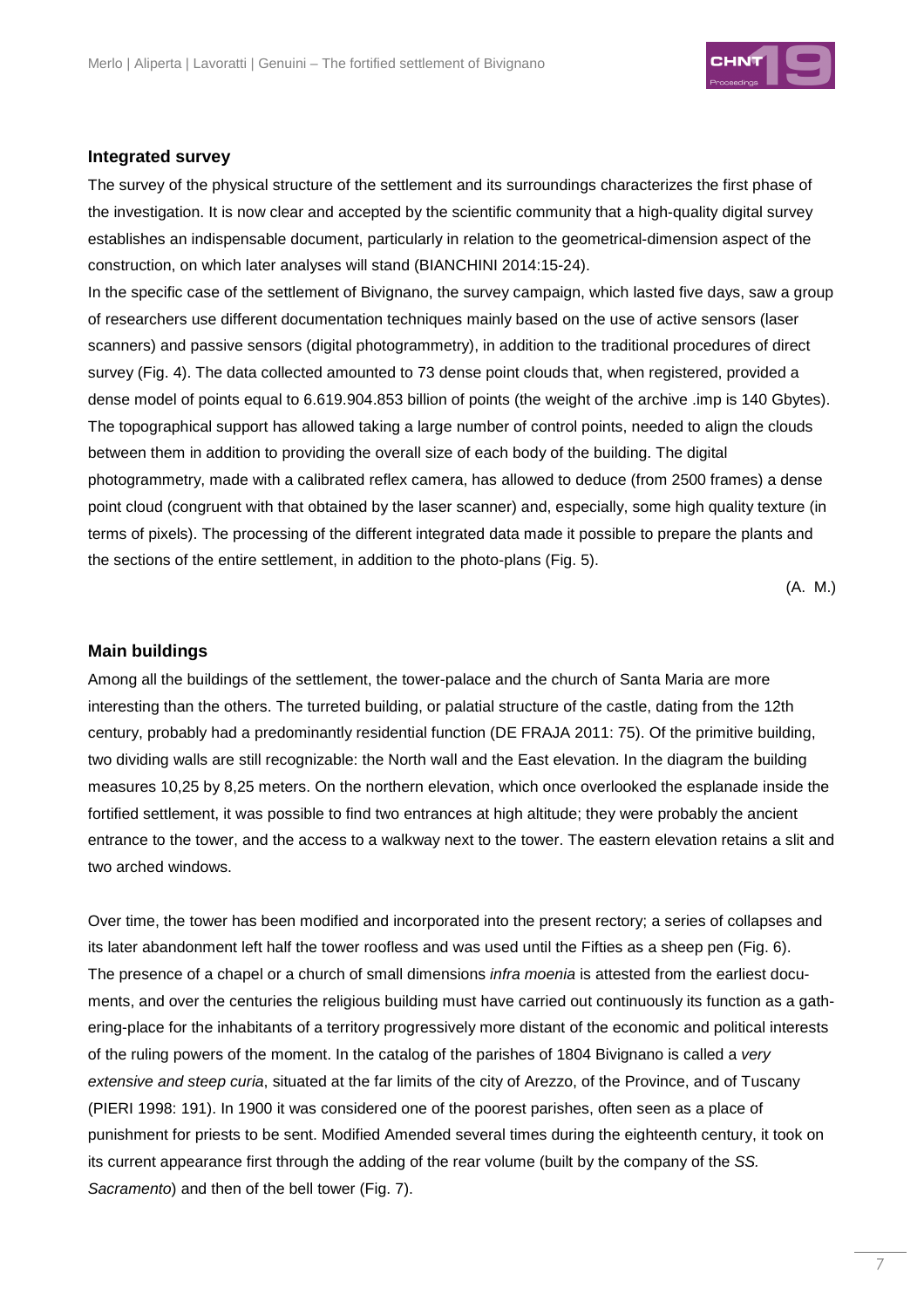

(A. A.)



Fig. 6 – The turreted building, dating from the 12th century, probably had a predominantly residential function (M. Genuini)



Fig. 7 – The church of Santa Maria. The presence of a chapel or a church of small dimensions infra moenia is attested from the earliest documents (M. Genuini)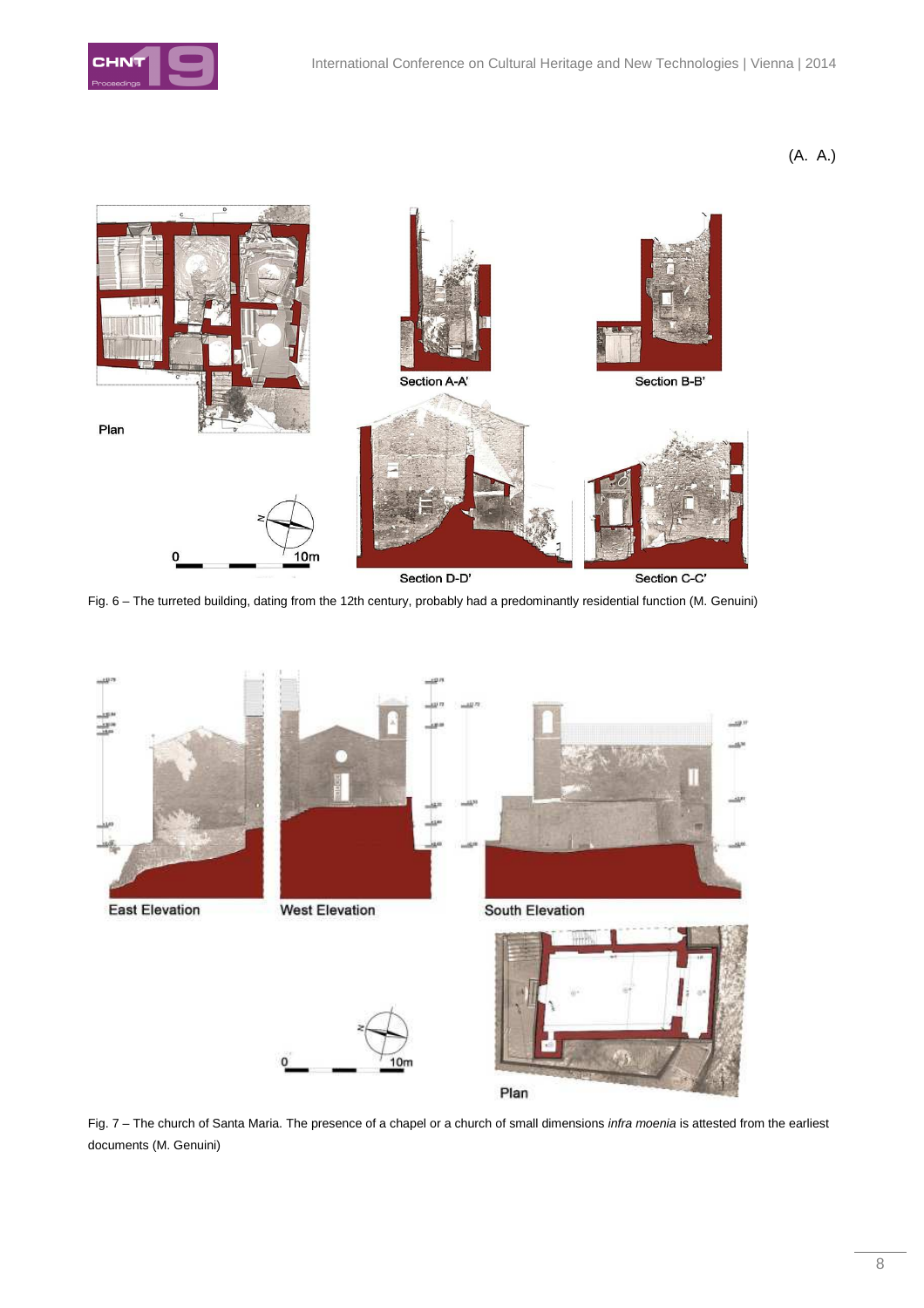

### **Stratigraphic evidence**

The on-site analysis conducted by archaeologists, historians and geologists finally allowed to assume the main phases of formation of the castle. It should be emphasized that in this initial phase of the research the relative chronology (inside the objects of study) has not been analyzed, but only the indicators in order to establish an absolute chronology between the existing bodies of the buildings. The analysis of the masonry techniques of each part of the buildings (Fig. 8), the comparison with other already dated in nearby areas, and the archeometric analysis for the dating of the mortar, have been relegated to a later stage.

(A. A.)



Fig. 8 – Stratigraphic and metrologic analysis (C. Nerucci, F. Diara)

### **Geological evidence**

The on-site geological analysis allowed verifying that the material with which the whole settlement was built comes from the same geological area, so it seemed logical to look for a possible quarry in the vicinity of the castle. A probable quarry was identified in the western side of the survey to the East of the settlement. A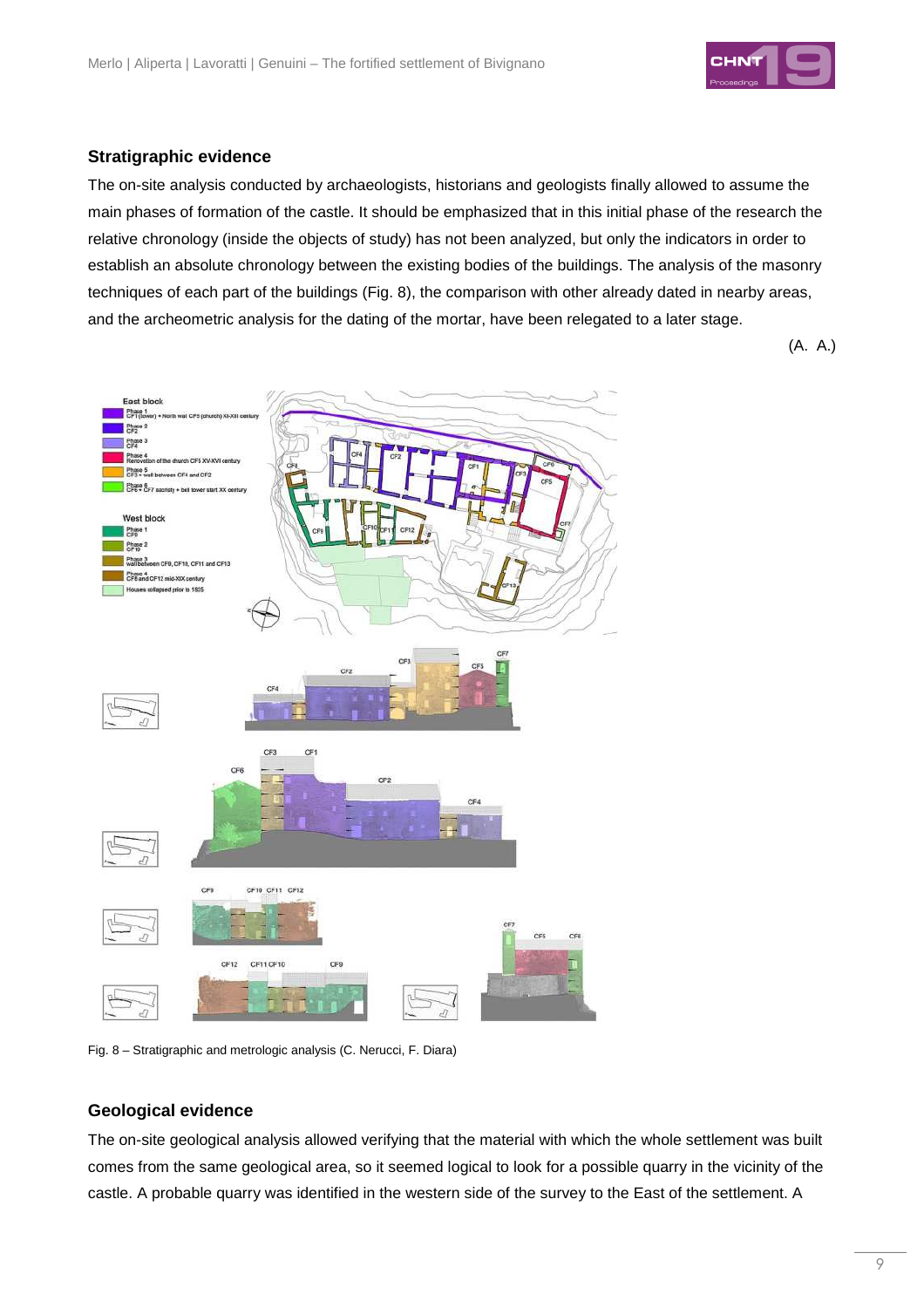

more careful reading of the geomorphological structure of the sandstone block that characterizes the promontory also allowed to establish a relationship between the size of the blocks and the height of the layers: they are equal in dimension to the layers themselves. It is possible, finally, that part of the building material comes from other excavation works that had become necessary to prepare the soil that hosts the buildings, in order to make it as level as possible, as well as from the soil taken from the front of the promontory to make it steeper for defensive reasons (Fig. 9).

(M. G.)



Fig. 9 – The geological analysis allowed to verify that the material with which the whole town was built comes from the same geological area, so it seemed logical to look for a possible quarry in the vicinity of the castle: 1. Internal masonry on rocky outcrop, 2. Outcrops on East side of the settlement, 3. Metric verification of the origin of the stones (S. Di Grazia)

### **Hypothesis: developmental phases**

The set of studies conducted in the area of Bivignano have allowed us to hypothesize the following developmental stages (Fig. 10):

- the first phase dates back to the period of battlements of the entire area of the Valley of Cerfone (10th-11th centuries) which can be traced back to the construction of the tower-building, frequented by a local lord and its chapel. It is not certain that the walls are contemporary to such buildings or whether they belong to a later stage of expansion of the settlement together with the construction of the first residences;
- a second phase in which Bivignano is configured as a walled settlement characterized by a series of missing buildings which were functional to life in the castle;
- a third phase ascribable to the transformation of Bivignano, once the need for defense was no longer a priority, into a hamlet of sharecroppers. The division into small cadastral plots and the closing of the spaces between the various parts of the buildings is a sign of a maximum usage of space in a period of greater population;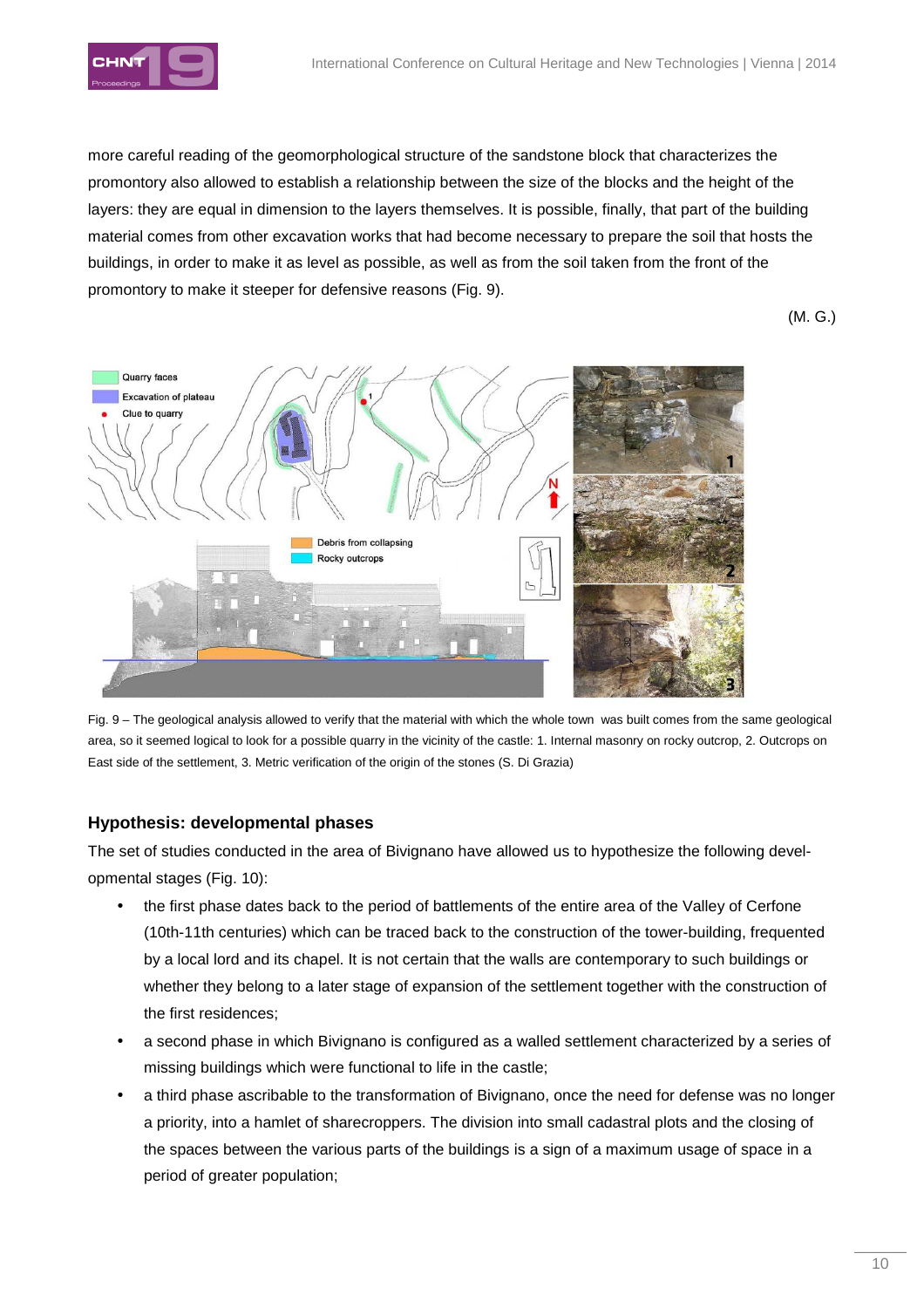

• a fourth phase is the consolidation of the settlement and the reuse of the older structures as quarry material.

(A. M.)

### **Conclusions**

The documentation and study undertaken by academic research centers on the numerous minor historical centers in the region of Tuscany, in a period of economic and financial crisis in which the funds available for the conservation and preservation of the cultural heritage are more and more reduced, assumes today a particular relevance.



Fig. 10 – Hypothesis of development (A. Aliperta, M. Genuini)